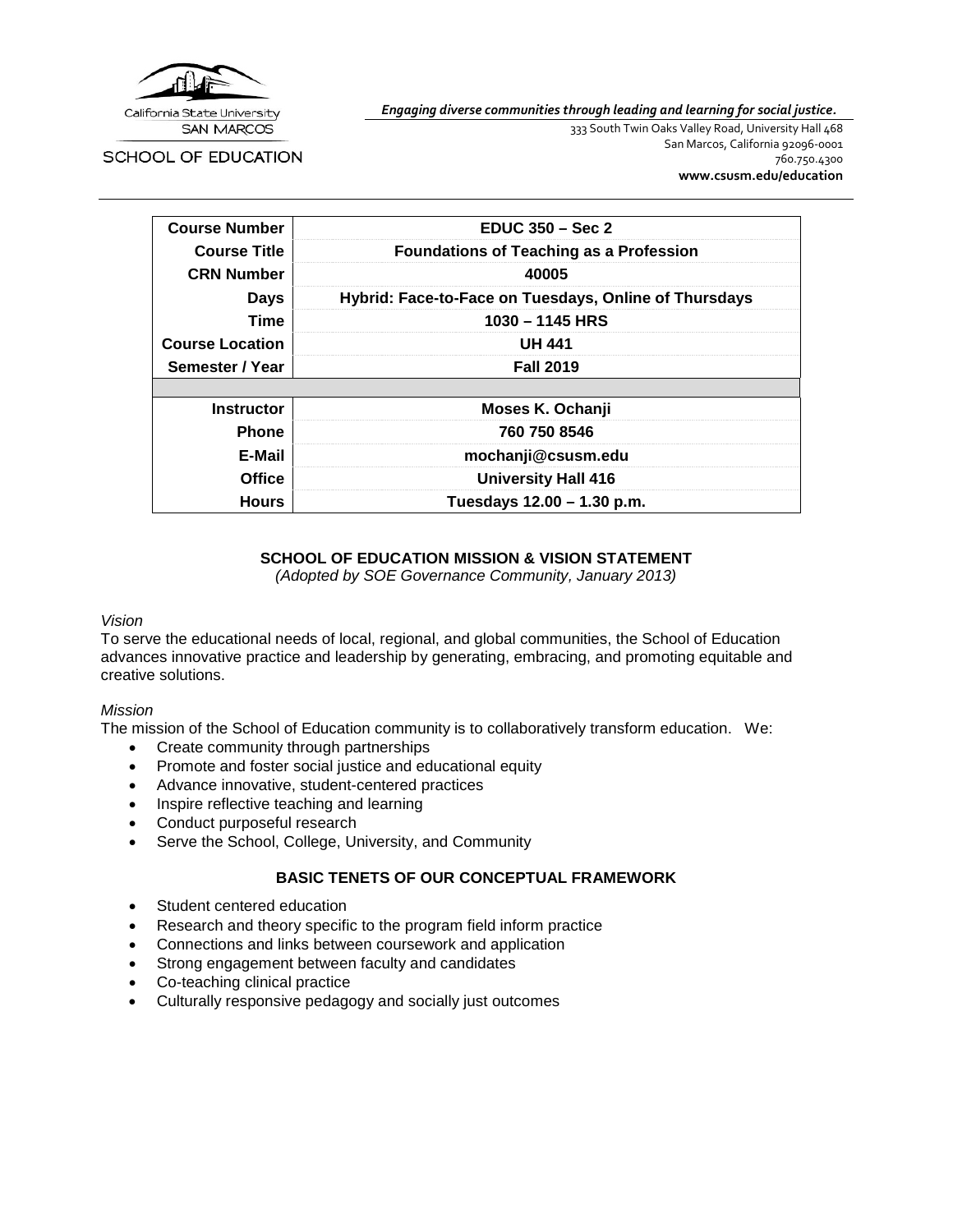# **TABLE OF CONTENTS**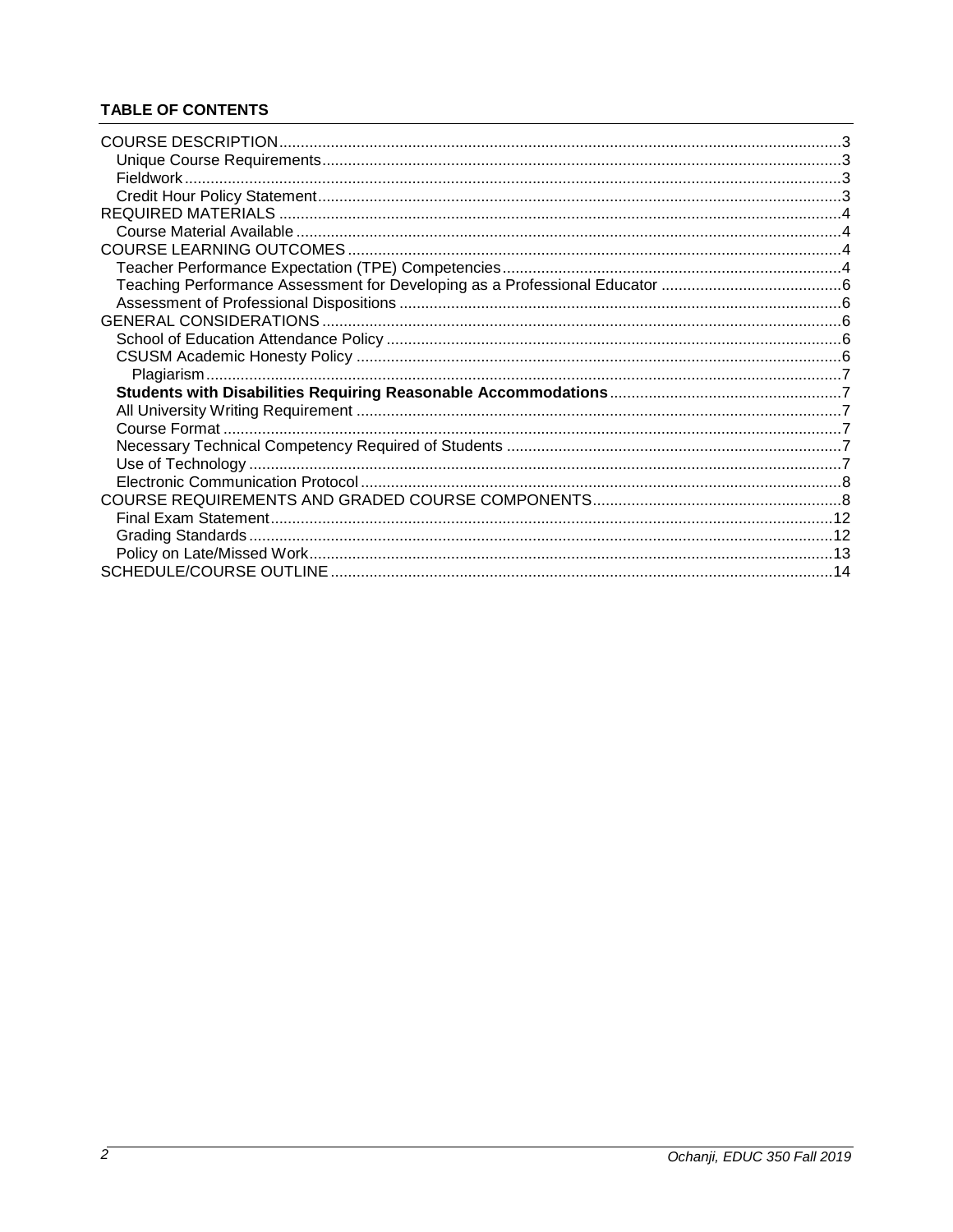# **COURSE DESCRIPTION**

<span id="page-2-0"></span>Required for all credential candidates. An orientation to careers in K-12 education. Focuses on teaching and schooling from multiple perspectives, with an emphasis on current practices in public education in the U.S. Subjects from the sociological, philosophical, and historical foundations of education are addressed. Readings and interactions with local educators will promote an understanding of the richness and complexity of teaching as a career in a diverse society. Participation in fifteen (15) hours of fieldwork assignments in K-12 classroom settings. Certificate of clearance and TB test required prior to engaging field experience hours.

## **Course Objectives**

This course serves as an orientation to careers in elementary, middle and high school education. Upon completion of this course, teacher candidates should understand the nature of formalized education in the United States and be able to assess his or her interest in teaching as a career. By the end of the course the student will be able to develop an informed personal philosophy of teaching. Major topics include:

- Understanding the roles of schools in society
- Exploring philosophies and contemporary issues in education.
- Assessing the roles of teachers in schools.
- Understanding the qualifications and credentialing process for California teachers.
- Understanding and appreciating the student as an individual.
- Understanding factors affecting student achievement.
- Understanding critical issues in curriculum and instruction.
- Understanding infusion of special education in general education practices.
- Understanding the laws that influence teaching responsibilities.

This course is a required pre-requisite for all applicants to CSUSM's K-12 credential programs.

#### <span id="page-2-1"></span>**Unique Course Requirements**

Teacher education is a professional preparation program. It is expected that students will come to class prepared to discuss the readings, submit required assignments, and participate in class activities. The School of Education has identified six dispositions – social justice and equity, collaboration, critical thinking, professional ethics, reflective teaching and learning, and life-long learning—Students are expected to adhere to academic honesty and integrity, standards of dependability, confidentiality and writing achievement. Because it is important for teachers to be able to effectively communicate their ideas to students, parents, colleagues, and administrators, writing that is original, clear and error-free is a priority for the School of Education. It is expected that work will be turned in on time. Please discuss individual issues with the instructor. Points will be deducted if assignments are submitted late (10% penalty per day late; no credit will be awarded if the assignment is one week late).

#### <span id="page-2-2"></span>**Fieldwork**

In addition to in-class work, assigned readings and projects, students will participate in fifteen (15) hours of supervised fieldwork assignments in a variety of public-school settings. Fieldwork details are found on the Cougar Course site. Documentation of these hours is required to receive a grade in EDUC 350. Cal State San Marcos students are expected to adhere to professional standards in their dress and behavior in the field. Required clearances (Certificate of Clearance/Live Scan, TB test) are the responsibility of the student. A letter of recommendation (usually from the classroom teacher where most of the fieldwork is done) is a requirement for admission to the Cal State San Marcos Teacher Credentialing Programs. Students may NOT engage in fieldwork hours until Live Scan and TB tests are cleared. You will need to provide your instructor with verification of Live Scan clearance. Be prepared to show evidence of Live Scan and TB clearances at school sites.

# <span id="page-2-3"></span>**Credit Hour Policy Statement**

Per the University Credit Hour Policy: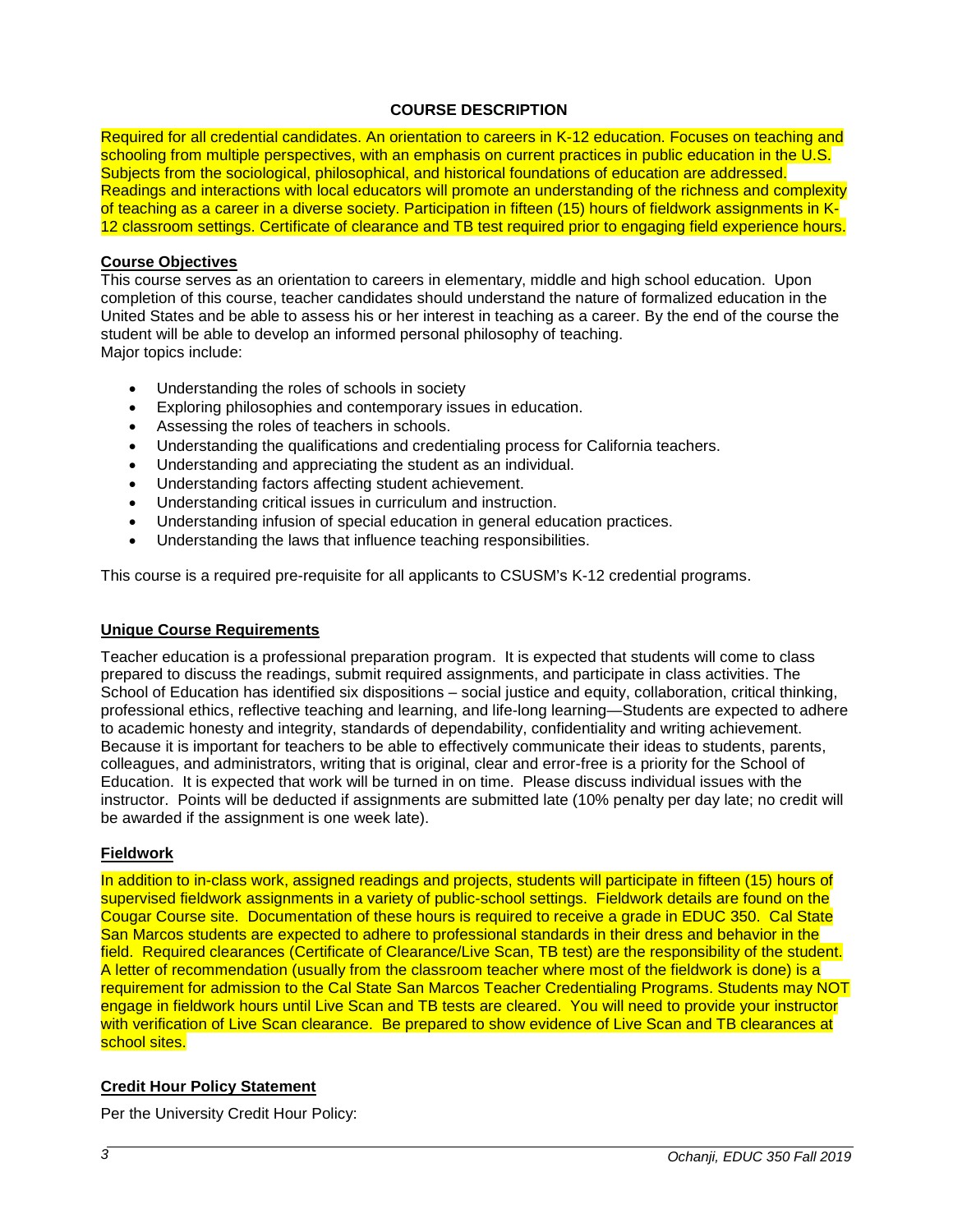• Students are expected to spend a minimum of two hours outside of the classroom each week for each unit of credit engaged in learning. (Note that for courses with a "lecture" mode of instruction over an entire semester, each unit of credit corresponds to an 'hour' of class-time and two hours of student learning outside of class.

# **REQUIRED MATERIALS**

<span id="page-3-0"></span>Sadker, David Miller and Zittleman, Karen. (**2018**). *Teachers, Schools, and Society: A Brief Introduction to Education.* (**5th ed**), McGraw Hill. Available in CSUSM Bookstore in paperback or ebook: Paperback (ISBN 9781259913792). Prices range from \$129-200 depending on format. Note: In this section of EDUC 350, you will not be required to use the textbook publisher's website. This textbook may also be available for purchase and rent in various online marketplaces.

Nieto, Sonia. (2015). *Why We Teach Now*. Teachers College Press. Available in CSUSM Bookstore in paperback or ebook: Paperback (ISBN 9780807755877). Prices range from \$14-35 depending on new/used and rent/buy. Also available for purchase in online marketplaces and via check-out in libraries.

Other required readings (e.g., selected articles) will be required for this course.

# <span id="page-3-1"></span>**Course Material Available**

<span id="page-3-2"></span>Other course material and resources will be available on Cougar Courses.

## **COURSE LEARNING OUTCOMES**

Upon successful completion of this course, the student will be able to understand the nature of formalized education in the United States and be able to assess his or her interest in teaching as a career.

**Special Education Inclusion:** Consistent with the intent to offer a seamless teaching credential in the School of Education, this course will introduce the collaborative infusion of special education competencies that reflect inclusive educational practices. Students will demonstrate a knowledge of laws and dispositions that relate to special education through a variety of activities such as the viewing and analysis of the video F.A.T. City and related readings.

#### <span id="page-3-3"></span>**Teacher Performance Expectation (TPE) Competencies**

The course objectives, assignments, and assessments have been aligned with the CTC standards for a (Single Subject, Multiple Subject, Special Education, etc.) Credential. This course is designed to help teachers seeking a California teaching credential to develop the skills, knowledge, and attitudes necessary to assist schools and district in implementing effective programs for all students. The successful candidate will be able to merge theory and practice in order to realize a comprehensive and extensive educational program for all students. You will be required to formally address the following TPEs in this course:

## **TPE1. Engaging and Supporting All Students in Learning. Beginning teachers:**

**1.1** Apply knowledge of students, including their prior experiences, interests, and social-emotional learning needs, as well as their funds of knowledge and cultural, language, and socioeconomic backgrounds, to engage them in learning.

**1.3** Connect subject matter to real-life contexts and provide active learning experiences to engage student interest, support student motivation, and allow students to extend their learning.

**1.5** Promote students' critical and creative thinking and analysis through activities that provide opportunities for inquiry, problem solving, responding to and framing meaningful questions, and reflection.

**1.6** Provide a supportive learning environment for students' first and/or second language acquisition by using research-based instructional approaches, including focused English Language Development, Specially Designed Academic Instruction in English (SDAIE), scaffolding across content areas, and structured English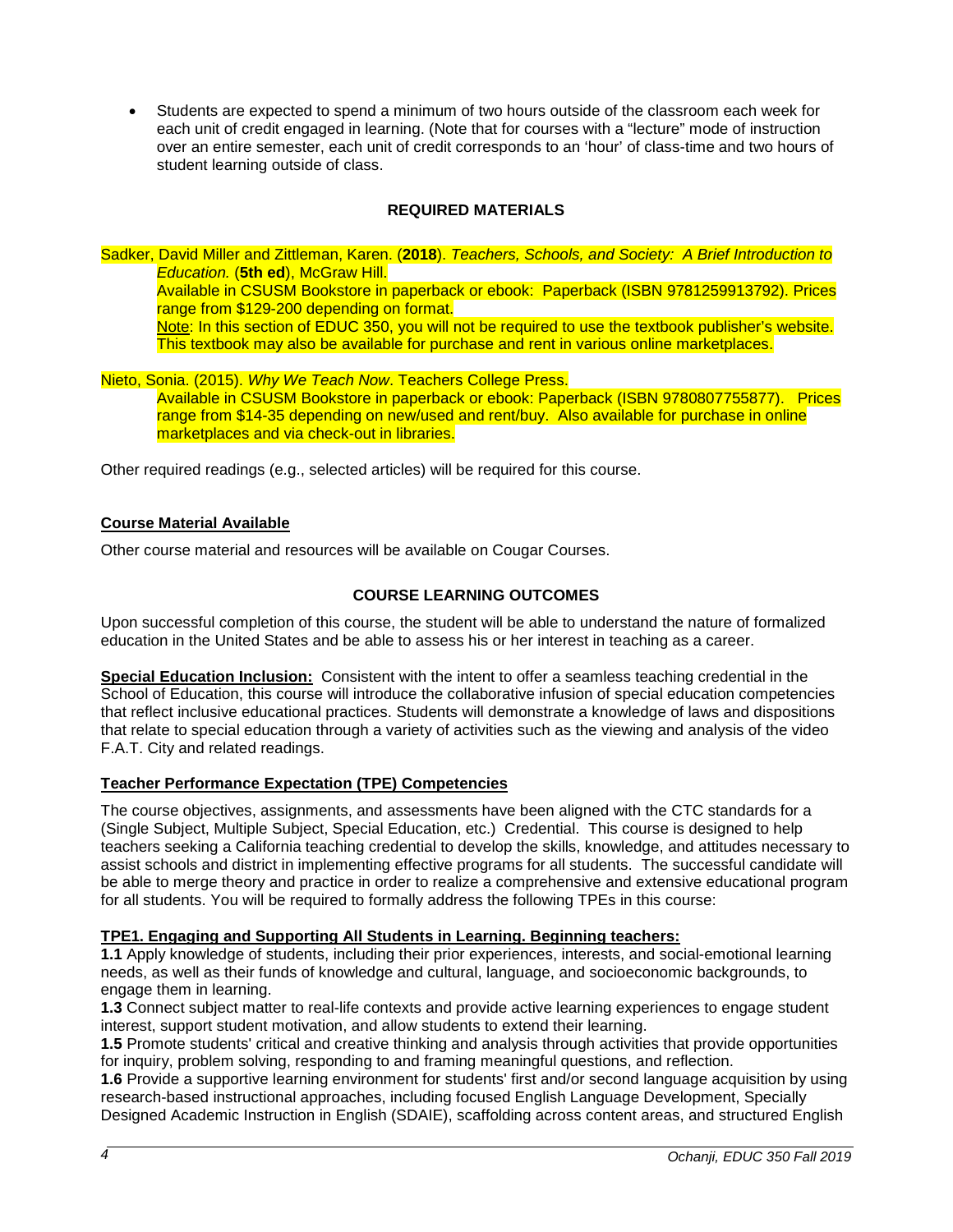immersion, and demonstrate an understanding of the difference among students whose only instructional need is to acquire Standard English proficiency, students who may have an identified disability affecting their ability to acquire Standard English proficiency, and students who may have both a need to acquire Standard English proficiency and an identified disability.

**1.8** Monitor student learning and adjust instruction while teaching so that students continue to be actively engaged in learning.

# **TPE 2: Creating and Maintaining Effective Environments for Student Learning. Beginning teachers:**

**2.1** Promote students' social-emotional growth, development, and individual responsibility using positive interventions and supports, restorative justice, and conflict resolution practices to foster a caring community where each student is treated fairly and respectfully by adults and peers

**2.2** Create learning environments (i.e., traditional, blended, and online) that promote productive student learning, encourage positive interactions among students, reflect diversity and multiple perspectives, and are culturally responsive.

**2.3** Establish, maintain, and monitor inclusive learning environments that are physically, mentally, intellectually, and emotionally healthy and safe to enable all students to learn, and recognize and appropriately address instances of intolerance and harassment among students, such as bullying, racism, and sexism.

**2.4** Know how to access resources to support students, including those who have experienced trauma, homelessness, foster care, incarceration, and/or are medically fragile.

**2.6** Establish and maintain clear expectations for positive classroom behavior and for student-to-student and student-to-teacher interactions by communicating classroom behavior and for student-to-student and student-to-teacher interactions by communicating classroom routines, procedures, and norms to students and families.

# **TPE 3: Understanding and Organizing Subject Matter for Student Learning. Beginning teachers:**

**3.1** Demonstrate knowledge of subject matter, including the adopted California State Standards and curriculum frameworks.

**3.7** Model and develop digital literacy by using technology to engage students and support their learning, and promote digital citizenship, including respecting copyright law, understanding fair use guidelines and the use of Creative Commons license, and maintaining Internet Security

## **TPE 4: Planning Instruction and Designing Learning Experiences for All Students. Beginning teachers:**

**4.1** Locate and apply information about students' current academic status, content- and standards-related learning needs and goals, assessment data, language proficiency status, and cultural background for both short-term and long-term instructional planning purposes.

# **TPE 6: Developing as a Professional Educator. Beginning teachers:**

**6.1** Reflect on their own teaching practice and level of subject matter and pedagogical knowledge to plan and implement instruction that can improve student learning.

**6.2** Recognize their own values and implicit and explicit biases, the ways in which these values and implicit and explicit biases may positively and negatively affect teaching and learning, and work to mitigate any negative impact on the teaching and learning of students. They exhibit positive dispositions of caring, support, acceptance, and fairness toward all students and families, as well as toward their colleagues.

**6.3** Establish professional learning goals and make progress to improve their practice by routinely engaging in communication and inquiry with colleagues.

**6.5** Demonstrate professional responsibility for all aspects of student learning and classroom management, including responsibility for the learning outcomes of all students, along with appropriate concerns and policies regarding the privacy, health, and safety of students and families. Beginning teachers conduct themselves with integrity and model ethical conduct for themselves and others.

**6.6** Understand and enact professional roles and responsibilities as mandated reporters and comply with all laws concerning professional responsibilities, professional conduct, and moral fitness, including the responsible use of social media and other digital platforms and Preliminary Multiple and Single Subject Credential Program Standards – Adopted December 2015 14 Teaching Performance Expectations (TPEs) – Adopted June 2016 tools.

**6.7** Critically analyze how the context, structure, and history of public education in California affects and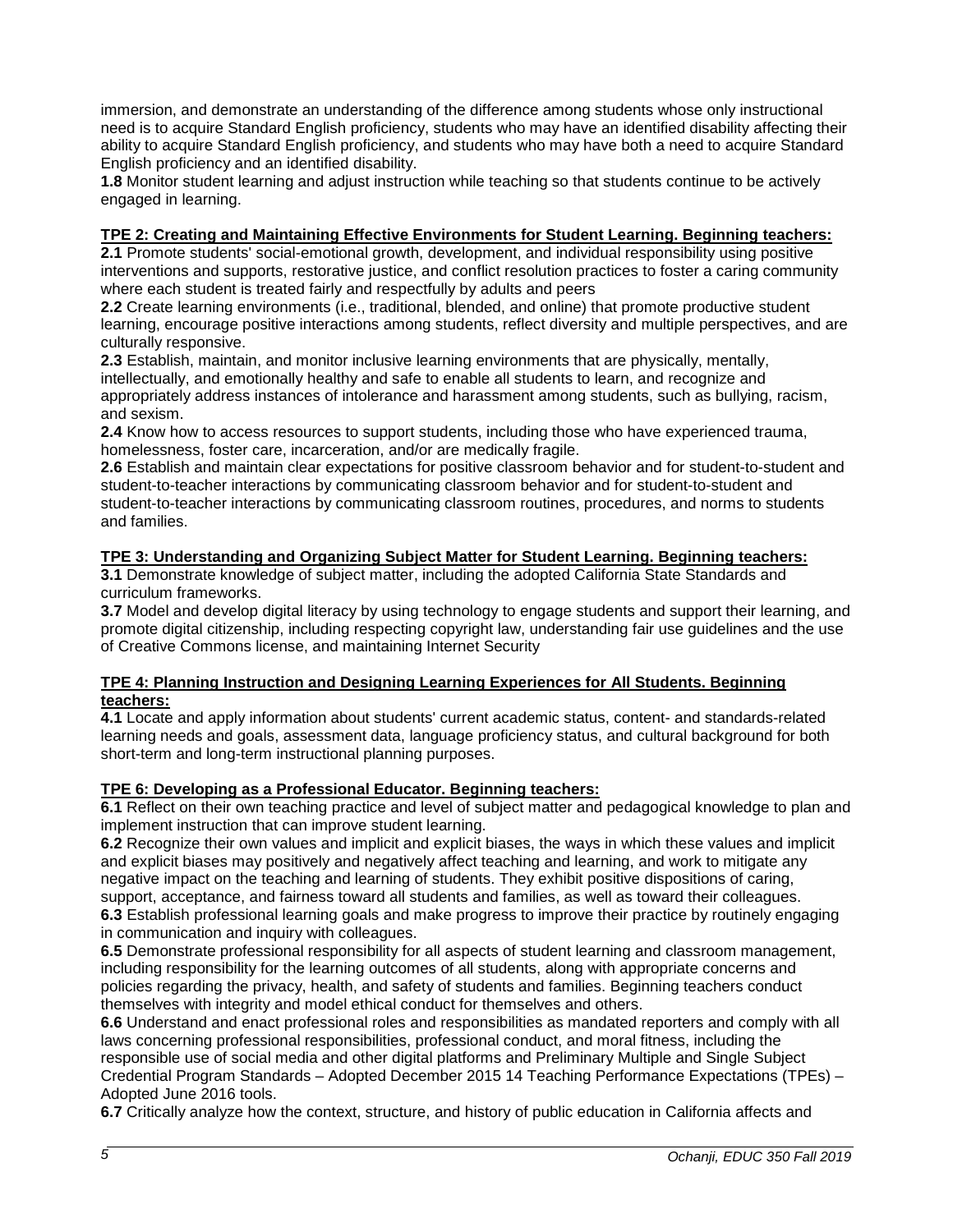influences state, district, and school governance as well as state and local education finance.

# <span id="page-5-0"></span>**Teaching Performance Assessment for Developing as a Professional Educator**

The successful completion of the personal philosophy assignment is a requirement for completion of this course and is a component of partially meeting the TPE described above. This statement will be used for assessment both in the course and at completion of the School of Education program. Retain an electronic copy of your statement for submission for your portfolio at the completion of your teacher education program.

# <span id="page-5-1"></span>**Assessment of Professional Dispositions**

Assessing a candidate's dispositions within a professional preparation program is recognition that teaching and working with learners of all ages requires not only specific content knowledge and pedagogical skills, but positive attitudes about multiple dimensions of the profession. The School of Education has identified six dispositions – social justice and equity, collaboration, critical thinking, professional ethics, reflective teaching and learning, and life-long learning - and developed an assessment rubric. For each dispositional element, there are three levels of performance - *unacceptable*, *initial target*, and *advanced target*. The description and rubric for the three levels of performance offer measurable behaviors and examples.

The assessment is designed to provide candidates with ongoing feedback for their growth in professional dispositions and includes a self-assessment by the candidate. The dispositions and rubric are presented, explained and assessed in one or more designated courses in each program as well as in clinical practice. Based upon assessment feedback candidates will compose a reflection that becomes part of the candidate's Teaching Performance Expectation portfolio. Candidates are expected to meet the level of *initial target* during the program.

# **Credential Program Recommendations**

As one of several evaluation methods, EDUC 350 course instructors are asked for feedback concerning credential candidates who are applying for programs at Cal State San Marcos. Keep in mind that your professionalism and hard work in this class not only affect your course grade, but also indicate your readiness for a credential program.

# **GENERAL CONSIDERATIONS**

# <span id="page-5-3"></span><span id="page-5-2"></span>**School of Education Attendance Policy**

Due to the dynamic and interactive nature of courses in the School of Education, all candidates (course participants) are expected to attend all classes and participate actively. At a minimum, candidates (course participants) must attend more than 80% of class time, or s/he may not receive a passing grade for the course at the discretion of the instructor. Individual instructors may adopt more stringent attendance requirements. Should the candidate (course participants) have extenuating circumstances, s/he should contact the instructor as soon as possible. *(Adopted by the COE Governance Community, December, 1997).*

In this section of EDUC 350, the following attendance policy will apply: This is a hybrid class. The class meets twice a week on Tuesdays and Thursdays. The Tuesday class session will be held face-to-face while the Thursday classes will be held on online or at some predetermined locations. It is therefore expected that students attend all the 15 face-to-face class sessions. You may miss up to one face to face class session without penalty. **Each subsequent class session missed will drop your final grade by 1/3 grade point (A to A-, A- to B+, etc.). If you miss three or more class sessions, you will receive an F.** Absences do not change assignment due dates. For online class sessions, failure to complete the activities of the week by the assigned time constitutes and absence from class.

# <span id="page-5-4"></span>**CSUSM Academic Honesty Policy**

Students will be expected to adhere to standards of academic honesty and integrity, as outlined in the Student Academic Honesty Policy. All assignments must be original work, clear and error-free. All ideas/material that are borrowed from other sources must have appropriate references to the original sources. Any quoted material should give credit to the source and be punctuated accordingly.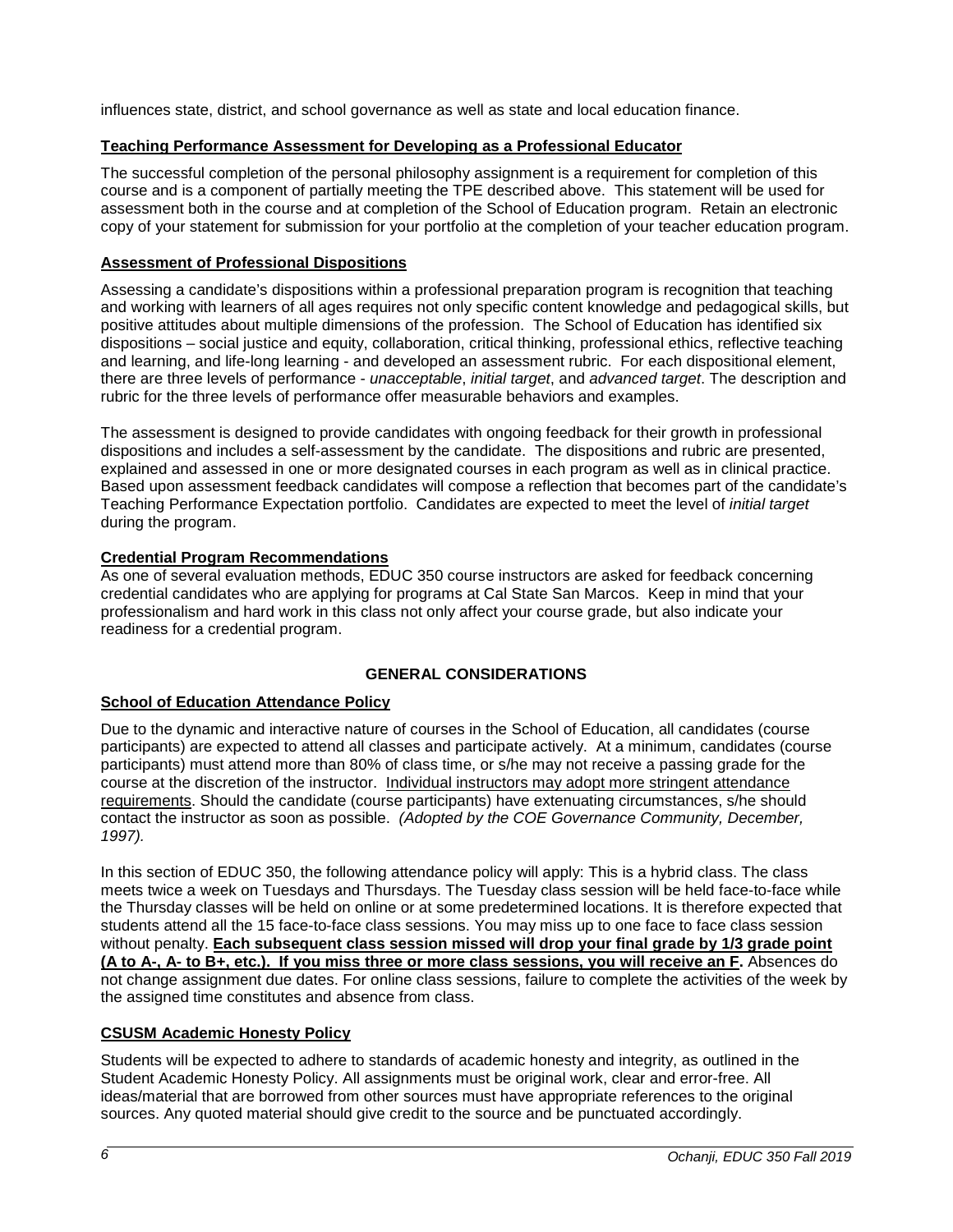Academic Honesty and Integrity: Students are responsible for honest completion and representation of their work. Your course catalog details the ethical standards and penalties for infractions. There will be zero tolerance for infractions. If you believe there has been an infraction by someone in the class, please bring it to the instructor's attention. The instructor reserves the right to discipline any student for academic dishonesty, in accordance with the general rules and regulations of the university. Disciplinary action may include the lowering of grades and/or the assignment of a failing grade for an exam, assignment, or the class as a whole.

Incidents of Academic Dishonesty will be reported to the Dean of Students. Sanctions at the University level may include suspension or expulsion from the University.

Refer to the full Academic Honesty Policy at:

<span id="page-6-0"></span>[http://www.csusm.edu/policies/active/documents/Academic\\_Honesty\\_Policy.html](http://www.csusm.edu/policies/active/documents/Academic_Honesty_Policy.html)

#### **Plagiarism**

As an educator, it is expected that each candidate (course participant) will do his/her own work, and contribute equally to group projects and processes. Plagiarism or cheating is unacceptable under any circumstances. If you are in doubt about whether your work is paraphrased or plagiarized see the Plagiarism Prevention for Students website [http://library.csusm.edu/plagiarism/index.html.](http://library.csusm.edu/plagiarism/index.html) If there are questions about academic honesty, please consult the University catalog.

#### <span id="page-6-1"></span>**Students with Disabilities Requiring Reasonable Accommodations**

Students with disabilities who require reasonable accommodations must be approved for services by providing appropriate and recent documentation to the **Office of Disability Support Services (DSS)**. This office is located in Craven Hall 4300 and can be contacted by phone at (760) 750-4905, or TTY (760) 750- 4909. Students authorized by DSS to receive reasonable accommodations should meet with their instructor during office hours or, in order to ensure confidentiality, in a more private setting.

#### <span id="page-6-2"></span>**All University Writing Requirement**

Every course at the university must fulfill the university's writing requirement of at least 2,500 words. In EDUC 350, this is accomplished through the following written assignments: Reading Journals, Teacher Interview, The Nieto book reflection, Philosophy Paper, and Classroom Observation Reports – as well as various other in-class writing assignments.

Writing support is available through the University Writing Center. The CSUSM Writing Center is located in Kellogg 1103. In addition to 30-minute individual appointments, the Writing Center also offers workshops on a variety of topics and online consultations. Walk-in appointments are welcome! To reserve a consultant for a particular time or to learn more about the center's services, visit the Writing Center website: [www.csusm.edu/writingcenter.](http://www.csusm.edu/writingcenter) For additional resources and updated information, call the Writing Center at (760) 750-4168.

#### <span id="page-6-3"></span>**Course Format**

50% Face-to-face with some online class sections

# <span id="page-6-4"></span>**Necessary Technical Competency Required of Students**

Candidates (Course participants) are expected to demonstrate competency in the use of various forms of technology (i.e. word processing, electronic mail, Moodle, use of the Internet, and/or multimedia presentations). Contact Information for Technical Support Assistance.

#### <span id="page-6-5"></span>**Use of Technology**

Candidates (Course participants) are expected to demonstrate competency in the use of various forms of technology (i.e. word processing, electronic mail, Moodle, use of the Internet, and/or multimedia presentations). Specific requirements for course assignments with regard to technology are at the discretion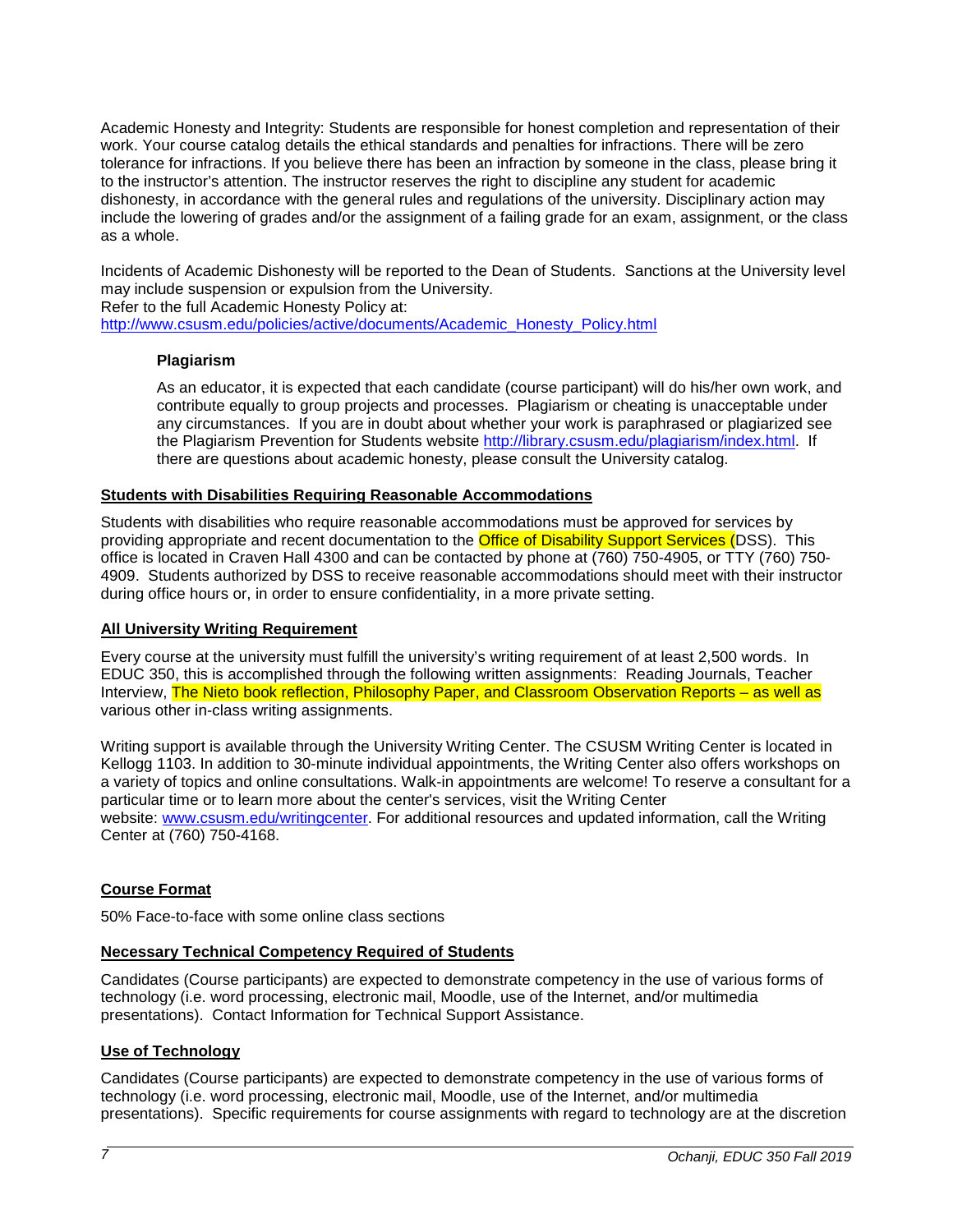of the instructor. Keep a digital copy of all assignments for use in your teaching portfolio. All assignments will be submitted online, and some will be submitted in hard copy as well. Details will be given in class.

## <span id="page-7-0"></span>**Electronic Communication Protocol**

Electronic correspondence is a part of your professional interactions. If you need to contact the instructor, email is often the easiest way to do so. It is my intention to respond to all received e-mails in a timely manner. Please be reminded that e-mail and on-line discussions are a very specific form of communication, with their own nuances and etiquette. For instance, electronic messages sent in all upper case (or lower case) letters, major typos, or slang, often communicate more than the sender originally intended. With that said, please be mindful of all e-mail and on-line discussion messages you send to your colleagues, to faculty members in the School of Education, or to persons within the greater educational community. All electronic messages should be crafted with professionalism and care.

Things to consider:

- Would I say in person what this electronic message specifically says?
- How could this message be misconstrued?
- Does this message represent my highest self?
- Am I sending this electronic message to avoid a face-to-face conversation?

In addition, if there is ever a concern with an electronic message sent to you, please talk with the author in person in order to correct any confusion.

# **COURSE REQUIREMENTS AND GRADED COURSE COMPONENTS**

## <span id="page-7-1"></span>**Assignments and grading:**

## **1. Reading log (See schedule for due dates) 10 points**

The reading log provides an opportunity to reflect on learning about teaching through the assigned readings for each session. In the reading log, do not summarize. Your reading log must demonstrate the "valueadded" model. That is, your response must do one of the following: *give an example* of what the reading described; *provide a different perspective* of a topic in the reading; or *expand upon the idea* in the reading by including more details and depth. You need to specify which of these aspects you are using. Before you submit, read the sample logs. Entries should be at least three paragraphs in length per log. Each paragraph should comment on a different section of the assigned chapter. The goal is to reflect on the whole chapter and not just a single section of the chapter. All log entries must be submitted via the Cougar Courses site by midnight, 11:55 PM, the day before the class. For example, a reading log for class section three which meets on Tuesday must be submitted by 11.55 p.m. on Monday. See the schedule for the readings for each class. The log will be graded holistically; you will receive either full credit or none.

No credit will be given for late submissions of reading logs. In extraordinary circumstances, if you do not have access to Cougar Courses for a timely submission, you may email the log entry to me by 11:55 PM at mochanji@csusm.edu. Later, as soon as you re-establish Cougar Courses access, you will resubmit on Cougar Courses.

# **2. Current events in education (Sign up for due dates) 5 points**

Current events (CE) on education in the media reflect the underlying issues in education at a given time. These issues impact the decision teachers make relative to curriculum and teaching. As part of this course, each student will make a presentation on a current event about education. Sign up for a date when you will be responsible for presenting an item from the week's news in K-12 education (5 minutes maximum). The CE information may be from television, radio, internet (e.g., [www.edweek.org/\)](http://www.edweek.org/), newspaper, or magazine, and may pertain to local, national/, or international educational issues. Students choose a CE of that is of significance and/or interest to them. Use the following template to share their CE information. The CE should not exceed one page. Students share their CE with their group members. Group members will listen and comment on each CE report by each of the group member. It is recommended that comments focus on the interests, issues and questions that the CE raises for you. Be sure that you make a connection to future teachers in California if the news is from afar.

Checklist and Template for CE presentations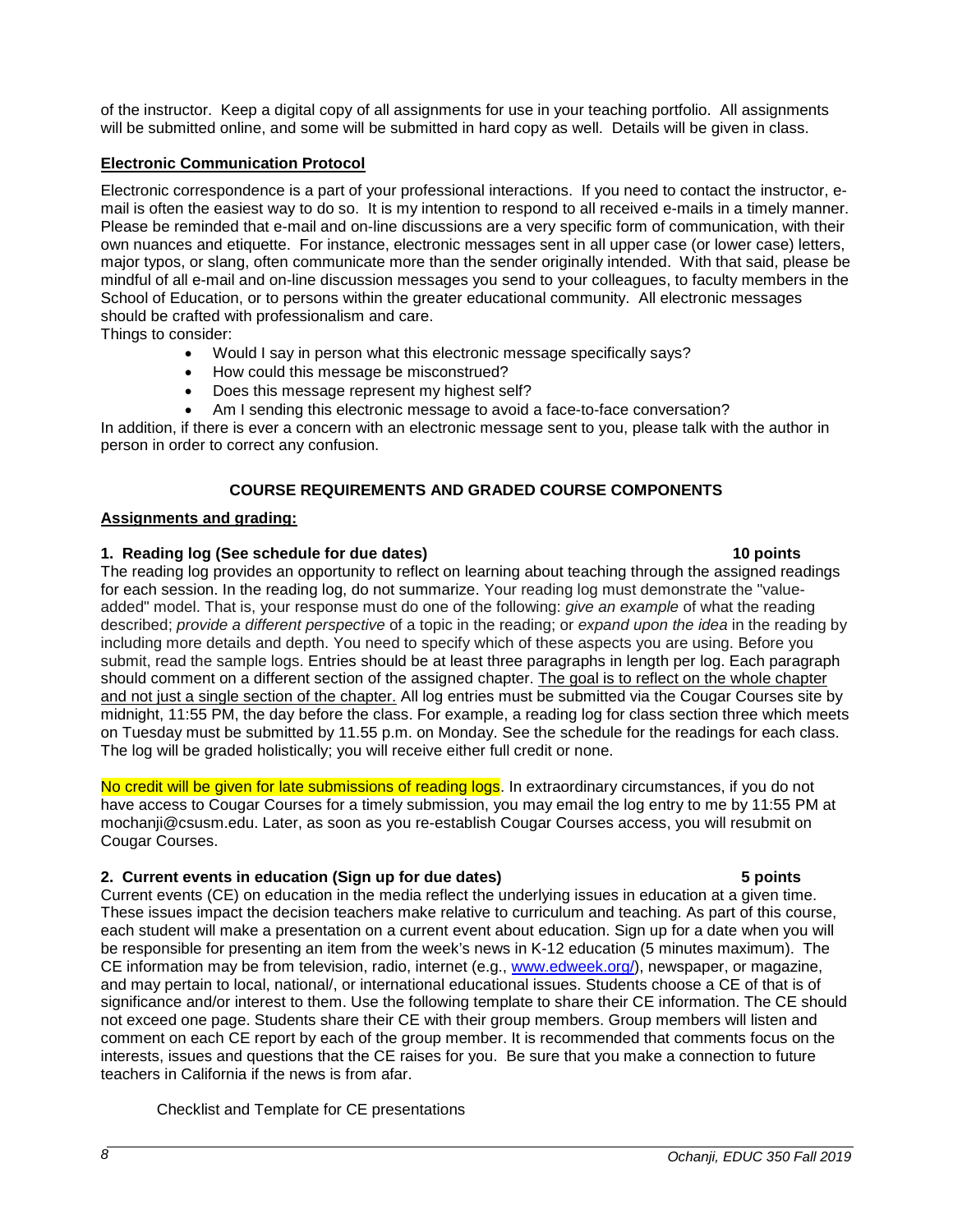| <b>Items Needed in CE Report Presentation</b>                               |  |  |
|-----------------------------------------------------------------------------|--|--|
| State the source of the CE information                                      |  |  |
| The source of my CE is                                                      |  |  |
| Summarize at least 1 and no more than 3 main point(s) of the CE information |  |  |
| A main point of the CE is                                                   |  |  |
| Another main point is                                                       |  |  |
| Share one quote from the source                                             |  |  |
| One quote from the source is                                                |  |  |
| Explain why the CE is of significance and/or interest to you                |  |  |
| This CE is of significance and/or interest to me because                    |  |  |

# **3. Classroom observation reports (see schedule for due dates) 20 points**

This assignment is designed to help you to better understand the complexity of today's classrooms, students and the various ways teachers address the needs of their classes – and to engage in a variety of classroom settings in order to determine if, and at what level, you might want to teach.

Students will maintain a log of hours spent observing/participating in classrooms. This log should reflect a minimum of 15 hours spent in various classrooms at different grade levels and on different sites. In addition, students will document their field observations, connections to concepts studied in EDUC 350, analyses, and questions through 4 formal written Classroom Observation Reports

Using the classroom observation instrument provided online, write up four observations in your field sites. The template is on the Cougar Courses site under Fieldwork Instructions. You must submit one written observation from each of these four types of school settings: Elementary, Middle, High, and Special Setting. Each written observation should be 500-750 words. Turn in your Classroom Observation Record (timesheet) and Report Summary (distribution report) in last class session. If you do not complete the classroom observations, you will not pass the course.

# **Key skills/knowledge I'll be evaluating:**

- Can you articulate your assumptions/expectations about a given setting and then identify how your observation affects those assumptions/expectations?
- Can you observe key details, seeing both the "big picture" of the classroom and specific methods, interactions, etc.?
- Can you responsibly monitor your placement to include meeting the requirements of varied settings and minimum hours?
- Can you relate your class work and readings to your observations and provide an insightful analysis?

# **4. Assignment: Interview a Teacher – 10 points**

In this assignment, you will interview a teacher and write a summary (1,500-2,000 words) of what you learned from him or her. Your purpose is to render a sketch so that your reader may be able to envision the teacher as a person with a distinct philosophy and experience.

#### *Gathering information:*

Interview a current or retired teacher who has had at least 3 years of full–time experience in elementary, middle, or secondary school classrooms. Suggested questions are:

- Why did the teacher choose to enter teaching? How attractive was the profession to prospective teachers at that time? What were the other career paths available; were any others seriously considered? Does the teacher have any regrets about becoming a teacher?
- What professional education did the teacher have? How helpful was it in learning to teach? At what point did the teacher feel comfortable as a teacher?
- What were/are the teacher's goals for the education of students? Have these goals changed over the years?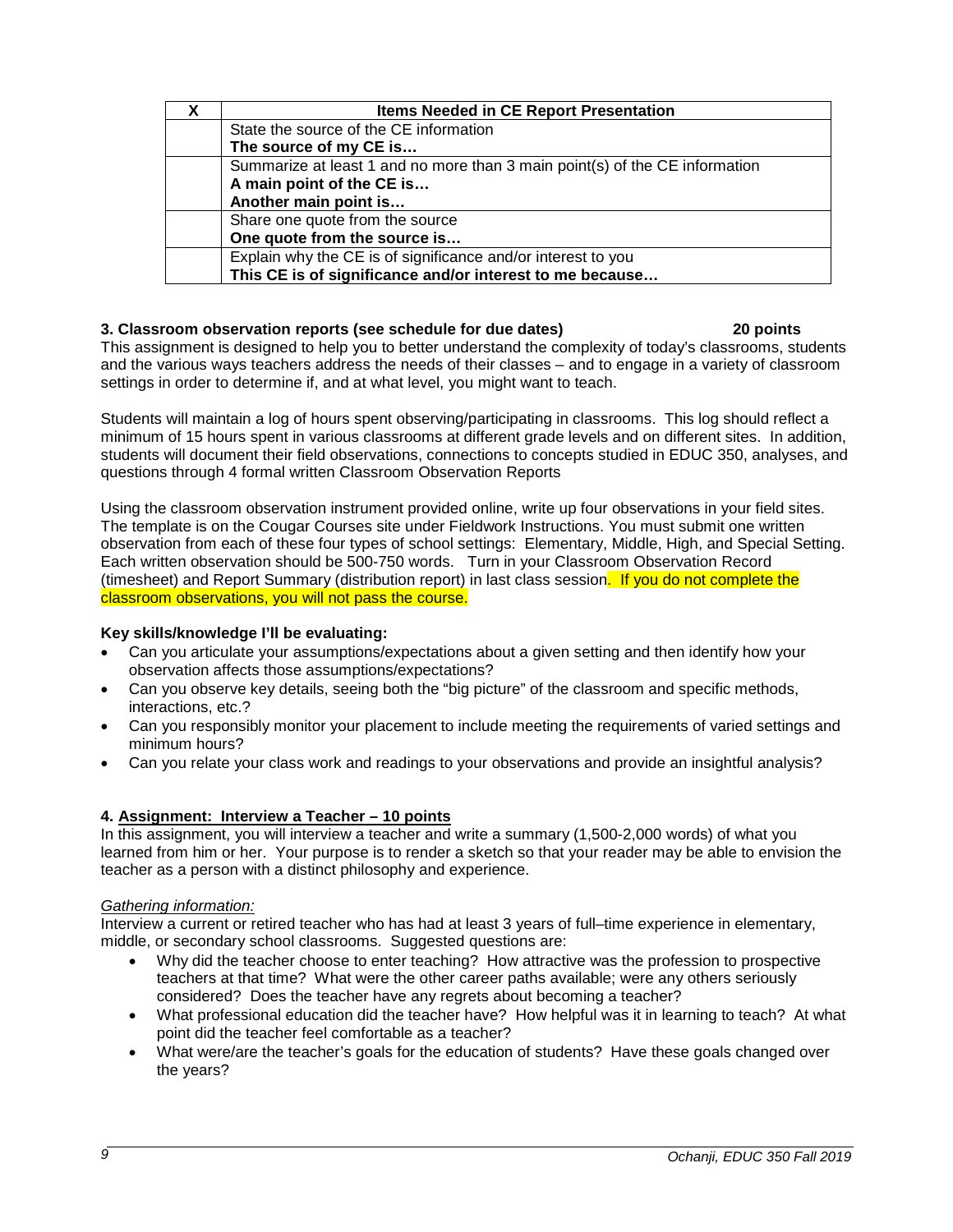- What career moves (school buildings, grade level, special students, subject matter, etc.) has the teacher made? To what extent were those moves voluntary? For current teachers, are further moves desired? If so, what are they, and why?
- What have been the major joys and frustrations of teaching? What would help increase the joys and minimize the frustrations? On what issues does the teacher feel strongly about making changes in the way that schooling occurs now?
- How did/does the teacher learn about his/her students' lives and needs? How similar are the backgrounds of the teacher and his/her students? What have been the teacher's experiences with "culture shock" in working with students from different backgrounds?
- What are some favorite memories from the teacher's classroom? Does the teacher tend to remember individual students or activities, or are the memories more general?
- What does the teacher think of current "hot issues" in education such as the California High School Exit Exam, The Common core standards and NGSS, the No Child Left Behind Act, and merit pay for teachers? How does the teacher take action to address new reforms that impact his/her classroom?
- What is the teacher's metaphor for "teaching" or "teacher"? What are the main features of the teacher's approach toward teaching? What has the teacher learned from being a teacher?

# *Analysis:*

After collecting your information, think about what you have learned about this teacher. Focus on a few themes that best characterize what you have heard. Do not try to be all-inclusive. Protect your teacher's confidentiality by using a pseudonym (e.g., Mr. Sunshine or Ms. Biology or Mr. Standards) and masking identifying details (e.g., "taught fifth grade in a suburban school district in southern California" or "moved from Suburban Middle School to Central City Elementary School").

In your analysis, incorporate what you have been learning about becoming and being a teacher. How does your teacher fit within the material addressed in your readings and in class? What issues are raised through your interview? What are the implications of your interview as you think about becoming a teacher? Be sure you include multiple references to the readings/discussions we have in class.

#### *Criteria for evaluation:*

- Exemplary papers are characterized by:
- Clarity of description of the teacher's experiences and views
- Explanation of how the teacher interview relates to your thinking about teaching
- Integration of coursework (readings + discussions) into the analysis
- Correct grammar, syntax, and spelling

# **5. Nieto Book – Why We Teach Now Group Presentations 10 points**

To gain a more personal look into the experiences of teachers, you will read the Introduction and Conclusion sections of *Why We Teach Now*, as well as an assigned section.

Prepare a 1-page essay (double spaced) in which you take on the role of "book section reviewer." Identify the section you read and then consider the following questions:

- How has your view of teaching changed as a result of your reading in *Why We Teach Now*?
- $\checkmark$  What is the most valuable "learning" to be gained from this book?
- $\checkmark$  What did the teacher(s) do to address their students' and their own needs?
- $\checkmark$  How does the experience of the teacher(s) relate to the readings and discussions from your coursework this semester?

Group Presentation: All students assigned to the same section of *Why We Teach Now* will work together to prepare a group "dramatized" presentation to share your knowledge and insights with other students.

#### **Key skills/knowledge I'll be evaluating:**

- Were you able to devise a well-written essay that addresses the questions above in a thoughtful manner?
- Were you able to work well with your peers and develop an engaging group presentation?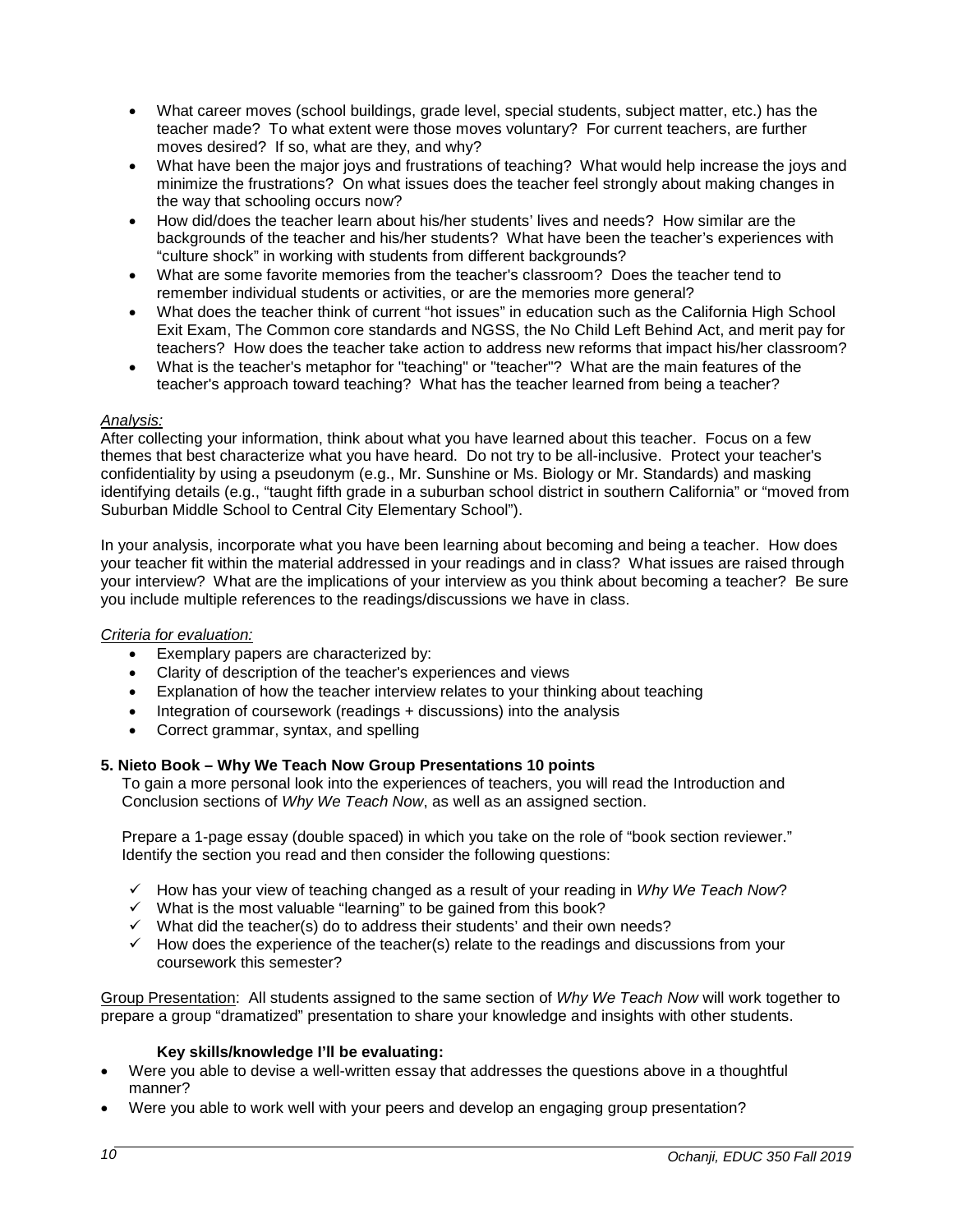# **6. Contemporary Issues Research 15 points**

Choose (1) an issue that interests you (from the topics given to you by the instructor) and (2) at least two partners with whom to work. Research the issue and prepare a PowerPoint or Prezi plus an oral report to share in class. The report should describe and analyze the issue in approximately 10 minutes. You will present in class. When you present your research orally, provide a copy of your visual presentation for each of your classmates (these can be miniature slides on one page of paper). Each partner must submit the onepage version of your presentation (either a summary or the miniature slides) to the Cougar Courses site to receive credit for this assignment. You will be graded according to the rubric presented in class and on CC.

# **7. Personal philosophy of schooling, learning and teaching 20 points**

A major learning outcome of this course is for you to develop a personal philosophy of teaching learning and schooling. Write a paper (2,000-2,500 word) that explains your personal philosophy of schooling, learning and teaching. Follow the template below and self-assess before you turn in the paper.

# *Paper Introduction*

Describe the level of schooling and subject field(s) you hope to teach.

Name your philosophy (or combination of philosophies) as described by Sadker & Zittleman Ch 6. Explain why you are attracted to this philosophical stance. Is it due to your own schooling and/or background, what you've seen in schools since your own school days, the influence of particular persons, texts, other experiences with children/youth, etc.?

# *Nature of Schooling*

Describe what you believe is the purpose of schooling in a democracy How will you as a teacher help achieve these purposes? Give at least one concrete example of how you will interact with your students in light of your beliefs.

## *Nature of the Learner*

Describe what you believe is the nature of the learner

What are your thoughts about the students you will teach? What do they need from a teacher? Give at least one concrete example of how you will interact with your students in light of your beliefs

# *The nature of the teaching/learning process*

Describe what you believe is the nature of the teaching/learning process

What do you believe counts as knowledge and how should it be presented?

How will you as a teacher use subject matter and other experiences to guide students towards meaningful learning activities?

Give at least one concrete example of how you will interact with your students in light of your beliefs.

# *Teacher dispositions and actions*

Describe what behavior (disposition/attitude & actions) you will exhibit in order to carry out your philosophical position.

Give at least one concrete example of how you will conduct yourself in light of your beliefs.

# *Conclusion*

Summarize and Recap your philosophy

What are your outstanding questions/concerns/thoughts about becoming a teacher?

# **Criteria for Assessment of Philosophy Paper**

Be sure to self-assess using the following criteria. Submit the self-assessment with your final draft of your philosophy paper (at least one "beefy" paragraph). These are the criteria that will be used to evaluate your philosophy paper.

Exemplary papers have the following characteristics: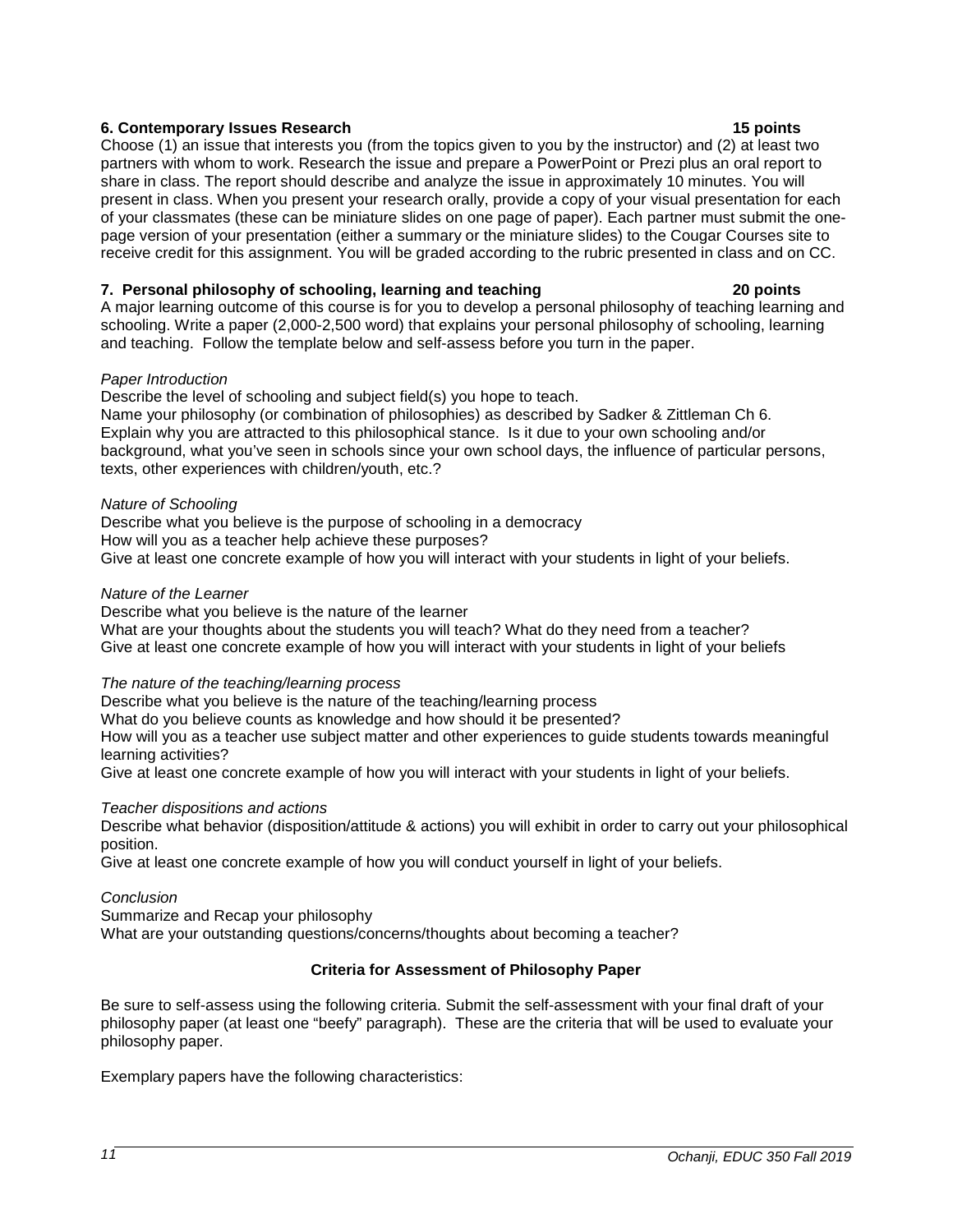**Ideas:** The paper is clear and focused. It holds the reader's attention. Relevant information and details enrich the central theme. Ideas are supported by research, practical knowledge and experience. Conclusions show insight.

**Organization:** The organizational structure enhances and showcases the central idea or theme of the paper. An inviting introduction draws the reader in; a satisfying conclusion leaves the reader with a sense of closure and resolution. Sequencing is logical and effective. Thoughtful transitions tie parts together. The paper flows so smoothly, the reader hardly thinks about it.

**Connections**: The paper includes multiple references to EDUC 350 class experiences (specific text selections, class discussions, fieldwork observations, assignments, current events, etc.).

**Voice:** The writer of this paper speaks directly to the reader in a manner that is individual, compelling, engaging, and has personality.

**Sentence Fluency:** The writing has an easy flow. Sentences enhance the meaning. Sentences vary in length and structure. The piece has purposeful and varied sentence beginnings.

**Conventions:** The writer demonstrates a good grasp of standard writing conventions. Spelling is generally correct. Punctuation is accurate. Grammar and usage are correct. Paragraphing tends to be sound. The piece needs very little additional editing.

## **Participation in Class and in online forum discussion – 10 points**

This course is designed for active learning during class sessions, both f2f and online. In order for this course to succeed, for individuals and the group, students must come prepared to discuss assigned readings/topics and to participate in class activities. Some online forums will require you to complete specific tasks.

- Participation in these forums and in face to face class meeting will be evaluated using the following criteria: 1) Do you participate in class discussions productively, sharing your knowledge and understandings?
	- 2) Do you interact productively with your peers, taking on a variety of roles (leader, follower, etc.)?
	- 3) Do you contribute appropriately to group work—do you "do your share"?
	- 4) Do you demonstrate you are able to accept others' opinions and support others' ideas?
	- 5) Do you support your peers during their presentations?
	- 6) Do you manage potential diversions (electronics, personal business, appointments, etc.) that can impede your ability to give your full attention to class sessions?
	- 7) Do you monitor and adjust your participation to allow for others' ideas as well as your own to be heard? Grading Standards Grades will be determined by the

# <span id="page-11-0"></span>**Final Exam Statement**

There will be no final exam for this course.

#### <span id="page-11-1"></span>**Grading Standards**

**Assignment Values**: (100 points)

| $\bullet$ | Reading Response Logs and Questions                   | 10 points |
|-----------|-------------------------------------------------------|-----------|
|           | <b>Current Events in Education</b>                    | 5 points  |
| $\bullet$ | Participation in class and in online forum activities | 10 points |
|           | <b>Classroom Observation Reports</b>                  | 20 points |
| $\bullet$ | <b>Teacher Interview Assignment</b>                   | 10 points |
| $\bullet$ | Nieto Essay/Presentation                              | 10 points |
| $\bullet$ | <b>Contemporary Issues Report</b>                     | 15 points |
|           | Personal Philosophy of Teaching                       | 20 points |
|           |                                                       |           |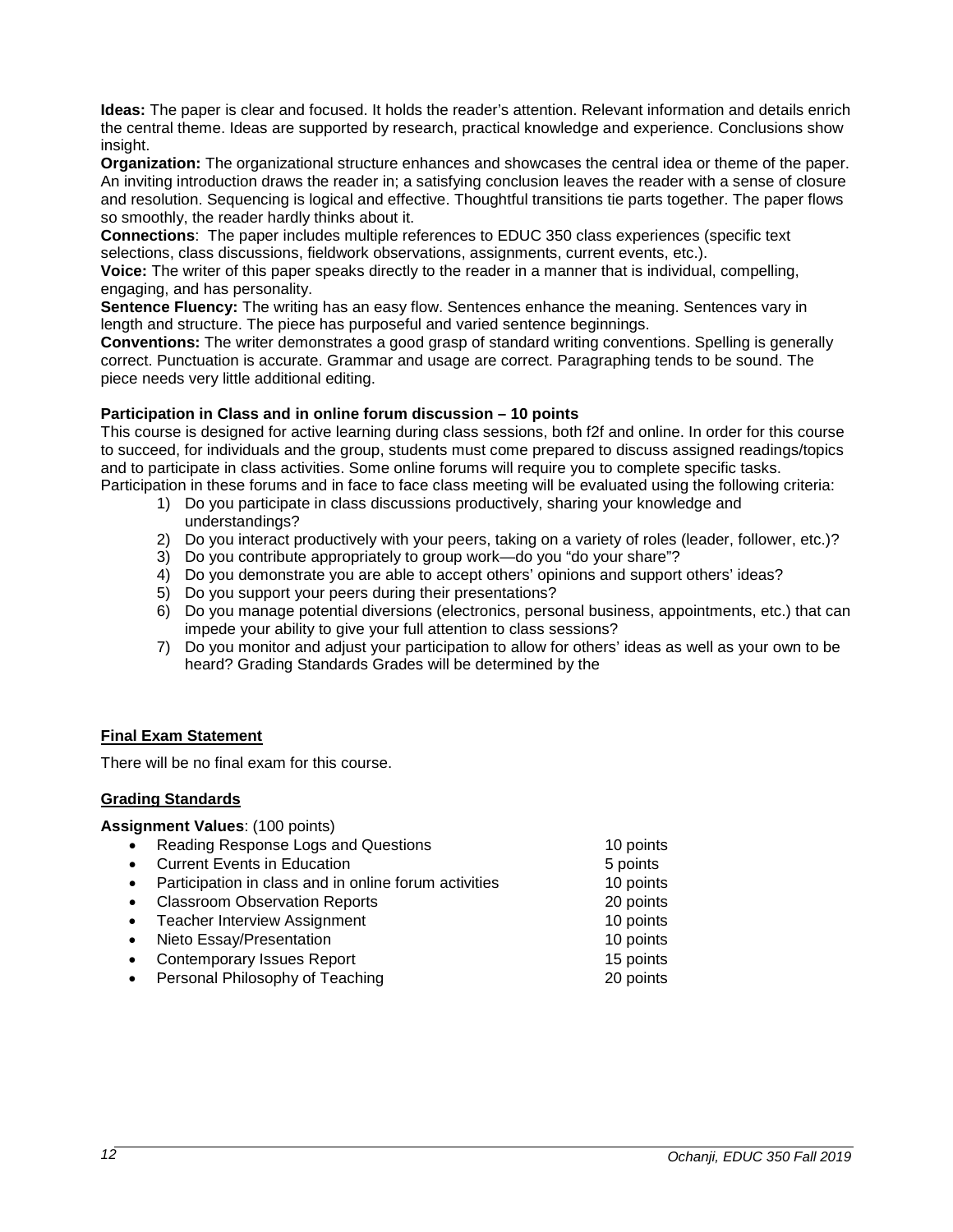## A Holistic View on Grades and Performance

This course will begin to prepare you for a career in which you will significantly impact human lives. No amount of training will ever be enough. Giving less than 100% is not sufficient. Therefore, your instructor assumes everyone in the class will aim to perform at the highest level possible.

Following are characteristics of an "A" student.

An "A" student is one who:

- $\triangleright$  completes all assignments on time and demonstrates the ability to summarize, analyze, and/or reflect at high levels.
- $\triangleright$  varies sources of information for assignments, demonstrating high degree of effort in pursuing varied perspectives around important educational issues.
- $\triangleright$  completes all the reading assignments and develops thoughtful and thorough responses.
- produces papers that reveal a commitment to self-discovery and learning.
- produces papers at a professional level in terms of both writing and content.
- $\triangleright$  develops a high-quality presentation, demonstrating significant learning around a contemporary issue.
- $\triangleright$  presents confidently and intelligently, demonstrating effective teaching skills.
- $\triangleright$  completes assignments in/out of class with a focus on learning and exploration, pushing him/herself to better understand the profession through quality work.
- $\triangleright$  attends every class meeting and is fully engaged during class.
- $\triangleright$  pushes him/herself to new understandings by participating in discussions, sharing his/her opinions, and valuing others' perspectives.
- $\triangleright$  contributes to the positive environment of the class by respecting all members.
- $\triangleright$  completes the Personal Philosophy of Education paper to reveal significant understanding of the complexities of the education profession and to demonstrate learning around course goals.
- $\triangleright$  completes all field experience work (45 hours, 3 different settings, & 5 written reports) with high quality analysis and reflection, and a willingness to "stretch" beyond what s/he already knows.

#### **Grading Scale:**

Grades will be determined by the total number of points earned (100 points possible):

| $A = 93 - 100$ | $B+ = 87-89$  | $B = 80-82$         | $C = 73-76$ | $D = 60 - 69$ |
|----------------|---------------|---------------------|-------------|---------------|
| A- = 90-92     | $B = 83 - 86$ | $C_{\pm} = 77 - 79$ | $C = 70-72$ | $F = 0.59$    |

# <span id="page-12-0"></span>**Policy on Late/Missed Work**

Absences from class does not change assignments due date. Late submission of an assignment with lead to a 10% reduction in points scored on the assignment.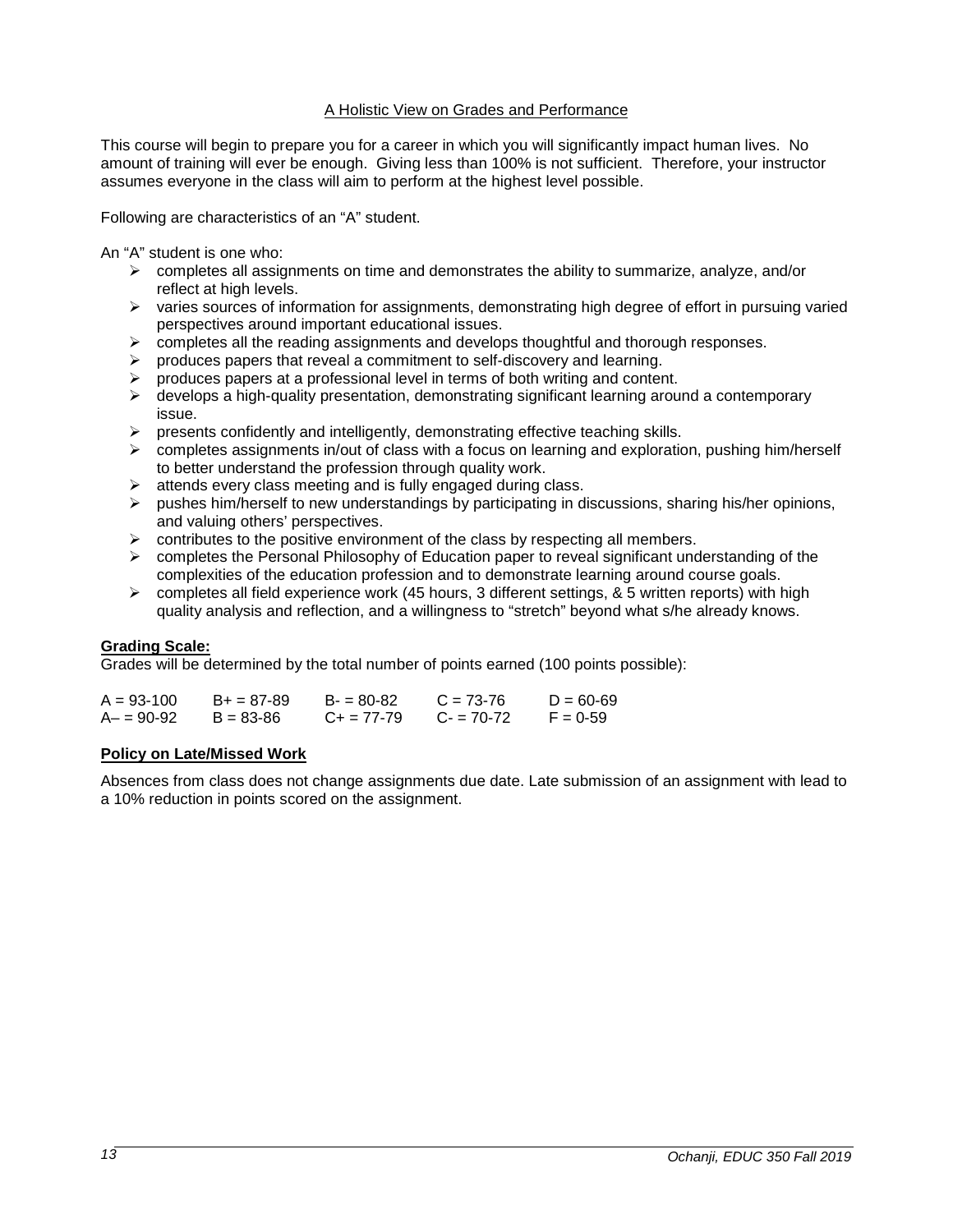# **SCHEDULE/COURSE OUTLINE**

<span id="page-13-0"></span>

| Date                               | <b>Topic</b>                                                                                                                                                | <b>Assignment (if any)</b>                                                                                                                                                                                                                                                           |
|------------------------------------|-------------------------------------------------------------------------------------------------------------------------------------------------------------|--------------------------------------------------------------------------------------------------------------------------------------------------------------------------------------------------------------------------------------------------------------------------------------|
| Session 1A<br>8/27                 | Course intro, Community Building                                                                                                                            | Review the syllabus                                                                                                                                                                                                                                                                  |
| Session 1B<br>8/29-9/02 - ONLINE   | Learning outcomes and<br>assignment descriptions                                                                                                            | - Access syllabus on Cougar Courses<br>website at http://cc.csusm.edu/<br>- Complete personal profile on Cougar<br>Courses<br>- Read the field experience guidelines in<br><b>Cougar Courses</b><br>- Review sample reading logs<br>- Sign up for Current Event presentation<br>date |
| Session 2A<br>9/03                 | <b>Field Experience Guidelines</b><br>Sample Current Event<br>Sample Reading Log                                                                            | - Read Field Experience Guidelines                                                                                                                                                                                                                                                   |
| Session 2B<br>9/05-9/09 - ONLINE   | - Making the best out of classroom<br>observations                                                                                                          | $-$ Read S&Z: 1<br>- Submit Reading Log #1 on S&Z 1<br>- Identify Classroom and teacher Videos<br>- Find and post a Video Artifact of<br>Schooling and a summary description<br>of the video                                                                                         |
| Session 3A<br>9/10                 | - The teaching profession and you<br>- Advising session with John<br>Bowman, Educational Service<br>Center<br>- Teacher Interview Assignment<br>Description | Review the SoE Website and the<br>credential requirements for your program                                                                                                                                                                                                           |
| Session 3B<br>9/12-9/16- ONLINE    | <b>Teaching Pathway</b>                                                                                                                                     | $-$ Read S&Z: 2<br>- Submit Reading Log #2 on S&Z chpt 2<br>Review the Be a Teacher Pathway<br>$\overline{\phantom{a}}$<br>website<br>Set up your pathway goals and<br>$\overline{\phantom{0}}$<br>checklist                                                                         |
| Session 4A<br>9/17                 | Different ways of learning                                                                                                                                  | <b>Current Event presentations by</b><br>individual dates<br><b>Read the Teacher Interview</b><br><b>Assignment</b>                                                                                                                                                                  |
| Session 4B<br>9/19 - 9/23 - ONLINE | <b>Teaching Diverse Students</b>                                                                                                                            | $-$ Read S&Z: 6<br>Submit Reading Log #3 on S&Z 6<br>- Complete "Inventory of Philosophies of<br>Education" survey in S&Z pp. 153-155.<br>- READ the Personal Philosophy<br><b>Assignment Description</b>                                                                            |
| Session 5A<br>9/24                 | - Philosophy of Education.<br>-Personal Philosophy Assignment<br>Description                                                                                | - Current Event presentations by<br>individual dates<br>Bring the results of your "Inventory of<br>Philosophies of Education" survey in<br>S&Z pp. 181-83 to class today.                                                                                                            |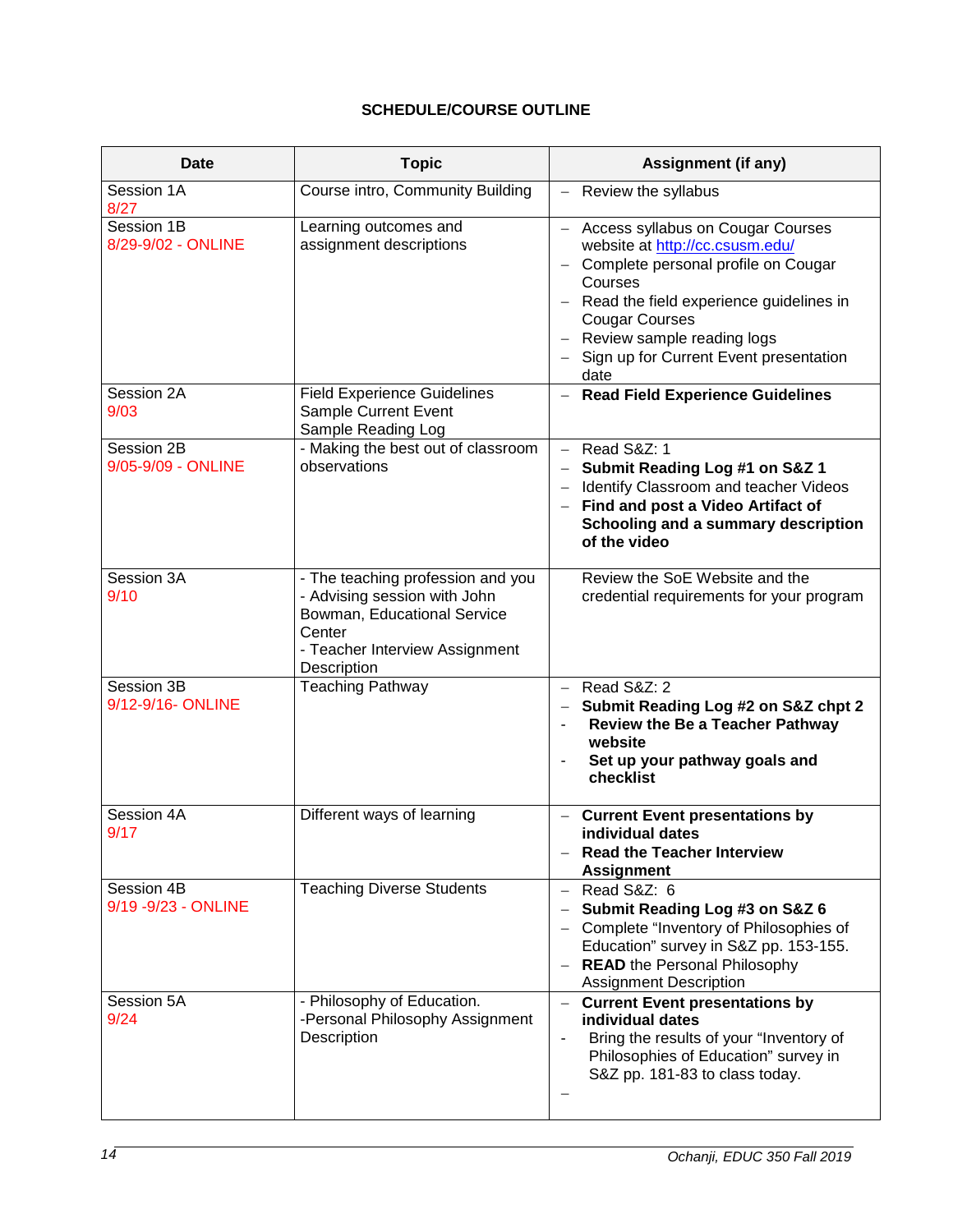| Date                                   | <b>Topic</b>                                                                                                                        | <b>Assignment (if any)</b>                                                                                                                        |
|----------------------------------------|-------------------------------------------------------------------------------------------------------------------------------------|---------------------------------------------------------------------------------------------------------------------------------------------------|
| Session 5B<br>9/26 - 9/30 - ONLINE     | <b>Teacher Interviews</b>                                                                                                           | - Work on 1 <sup>st</sup> draft of personal Philosophy<br>- Complete Teacher Interviews<br>$-$ Read S&Z: 3<br>Submit Reading Log #4 on S&Z 3<br>— |
| Session 6<br>10/01                     | - Teaching Diverse Students<br>- Lesson form Teacher Interviews<br>- Nieto Book Group Presentation<br><b>Assignment Description</b> | - Read Nieto Chapter 1<br>- Bring Nieto book to class<br>- Current Event presentations by<br>individual dates                                     |
| Session 6B<br>10/03 - 10/07 - ONLINE   | <b>Teacher Interview</b>                                                                                                            | - Interview Assignment Due<br>$-$ Read S&Z chpt 9<br>- Reading Log #5 on S&Z chpt 9<br>$\overline{\phantom{0}}$                                   |
| Session 7A<br>10/08                    | - Reforming American schools<br>- Contemporary Issue Assignment<br>Description                                                      | - Current Event presentations by<br>individual dates                                                                                              |
| Session 7B<br>10/10 - 10/14 - ONLINE   | - Creating Inclusive schools                                                                                                        | - The Outsider Discussion Forum Activity<br>Due<br>- Observation Report #1 due                                                                    |
| Session 8A<br>10/15                    | - Why We Teach - Nieto<br>presentations in class today<br>- Becoming an Effective Teacher                                           | - Current Event presentations by<br>individual dates<br>$\overline{\phantom{0}}$                                                                  |
| Session 8B<br>10/17 - 10/21 - ONLINE   | Student Life in school and at home                                                                                                  | - Nieto Group Preparations<br>$-$ Read S&Z: 4<br>- Submit Reading Log #6 on S&Z 4<br>-                                                            |
| Session 9A<br>10/22                    | Lives and Experiences of<br><b>Teachers</b>                                                                                         | $\qquad \qquad -$<br><b>Nieto Group Presentations II, III</b><br>-                                                                                |
| Session 9B<br>10/24 - 10/28 - ONLINE   | Multicultural History of Education                                                                                                  | - Observation Report #2 due<br>Reading S&Z: 5<br>$\overline{\phantom{0}}$<br>- Submit Reading Log #7 on S&Z chpt 5                                |
| Session 10A<br>10/29                   | Lives and Experiences of<br><b>Teachers</b>                                                                                         | - Nieto Group Presentations IV & V Due                                                                                                            |
| Session 10B<br>10/31 -11/04 - ONLINE   | - Curriculum, Standards and<br>Testing                                                                                              | $-$ Read S&Z:10<br>Submit Reading Log # 8 on S&Z 10<br>$\qquad \qquad -$                                                                          |
| Session 11A<br>11/05                   | Lives and Experiences of<br><b>Teachers</b>                                                                                         | - Nieto Group Presentations VI & VII Due                                                                                                          |
| Session 11B<br>11/07 - 11/11 - ONLINE  | - School finance & governance<br>- Guest: School administrator                                                                      | $-$ Read S&Z: 7<br>Reading Log #9 on S&Z 7<br>$\overline{\phantom{0}}$<br><b>Observation Report #3 due</b><br>-                                   |
| Session 12<br>11/12                    | - Group Work time                                                                                                                   | Philosophy Paper Draft Due for partner<br>$-$<br>feedback                                                                                         |
| Session 12B<br>11/14 - 11/018 - ONLINE | Peer Feedback on Philosophy<br>Paper                                                                                                | Philosophy Paper Draft Due for partner<br>feedback                                                                                                |
| Session 13A<br>11/19                   | Becoming an Effective Teacher                                                                                                       | <b>BAT Community Event</b><br>$\qquad \qquad -$                                                                                                   |